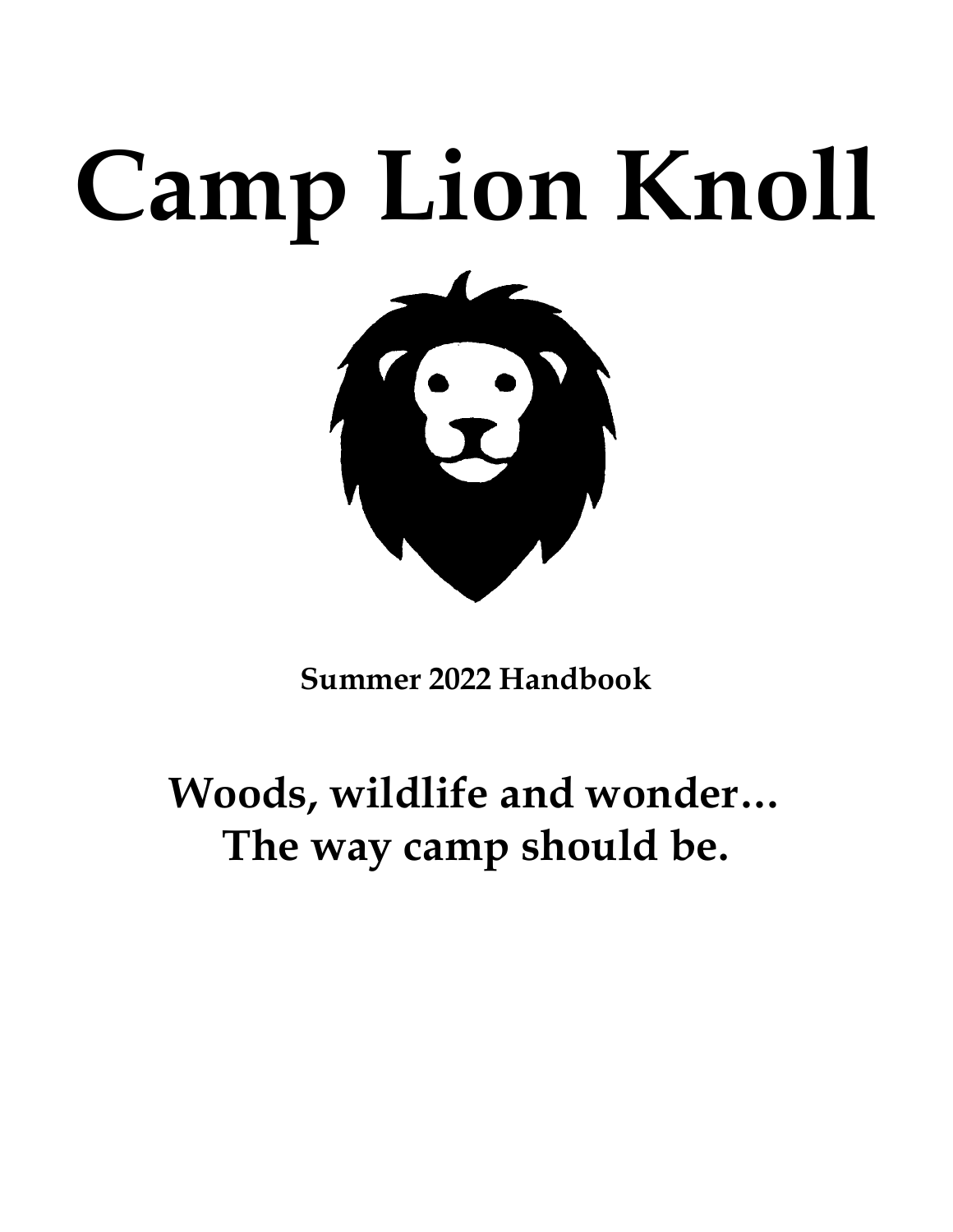#### **CAMP LION KNOLL MISSION**

The Girls Club of Greenfield offers a summer day camp because we recognize the unique value of a nature based programming experience in your child's growth and development.

Established in 1958, Camp Lion Knoll offers campers a diverse natural environment that includes 40 acres of open fields and pine forests around which we base our hands-on curriculum. Our camp facilities include a main building with a kitchen, dining hall, office and attached pavilion, nature trails, a large bathing beach, and a nature station.

Campers will experience a wide range of activities based on a curriculum that grows from the child's sense of self as she/he views the natural environment and its place in the global community. This experience will unfold through cooperative games, nature-based arts and crafts, outdoor adventure, swimming and special events.

The Girls Club of Greenfield accepts all families regardless of gender, race, religion, cultural heritage, political beliefs, national origin, disability, sexual orientation, veteran's status or marital status.

#### **GENERAL INFORMATION**

#### **CAMP DATES:**

Camp runs for 8 weeks from June 27-August 19 and will be closed July 4 to observe Independence Day.

#### **APPLICATION:**

Fill out both sides of the registration form completely. Circle the date (s) that you will need. The date(s) that you circle will be considered **"reserved"** only if:

- 1.) Space is available.
- 2.) All paperwork on the checklist is returned (including immunization history and proof of physical).
- 3.) **Payments are made the Friday prior to the week enrolled. Families will receive an invoice for the weeks selected via email from QuickBooks. The Girls Club accepts cash, check, and online payments. Please make checks payable to the Girls Club of Greenfield.**
- 4.) If your child is not attending on any day, please call to let us know. Payment is **nonrefundable** if your child is sick, or if you choose not to bring him/her.
- 5.) You can drop off the application and required forms to the Girls Club or email nclayton@girlsclubofgreenfield.org.

### **FEES: (If you are in a subsidized slot, your fees will remain the same during the summer)**

\$200 per week.

\*We are also offering a \$20.00 Sibling Discount per week, per session. Siblings must be attending the same week.

#### **TRANSPORTATION:**

Due to a change in our camp structure, the campers can no longer have before and after care at the Girls Club. We will offer before and after care at camp. Campers will be required to pick a bus stop within multiple communities unless the parent or guardian is picking up or dropping off at camp. **The final bus schedule will be released before camp.**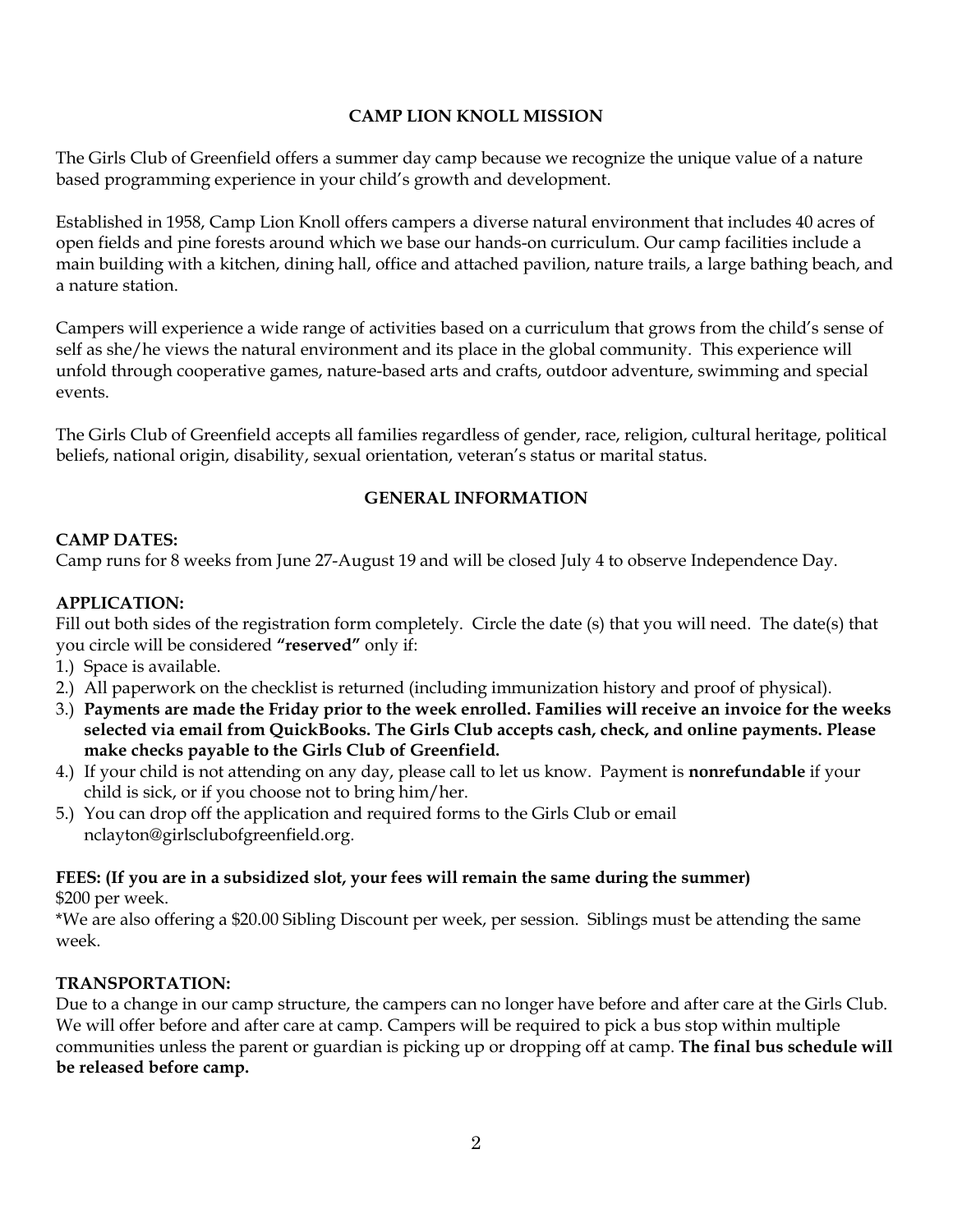#### **HEALTH FORMS:**

The Massachusetts Department of Public Health requires campers to have an immunization record signed by a physician and proof of a physical within two years on file at the Girls Club/Camp Lion Knoll **PRIOR** to their first day of camp. All health forms will be due June 24, 2022 by the end of the work day. **CAMPERS WILL NOT BE ALLOWED TO ATTEND UNTIL THIS HAS BEEN RECEIVED**.

#### **CAMP POLICIES**

All payments for campers must be made the week prior. Failure to make this payment will result in the loss of your child's slot for the upcoming week. Payment is **not refundable** if your child is sick or you choose not to bring her/him.

If you are planning to pick your child up during the camp day, please allow time for your child to return from outside activities. Also, you **must** go to the camp office to inform the Camp Director and sign a release form. We will only **release** your child to the people who are identified on your registration form. **Photo ID will be required for pick-up.** 

When a child exhibits behavior that are incompatible with the functioning of our programming, i.e., hurting others or themselves, or an inability to participate in program activities, we begin the steps that could lead to suspension or termination from our program. *In cases of extremely unsafe behavior, immediate suspension or termination may result.* The remainder of that week is non-refundable.

Campers are provided with breakfast, lunch, and an afternoon snack. In the past, campers were not permitted to bring food to camp. This year, campers are allowed to bring their own lunch. Camp Lion Knoll has a strict nut free and shellfish free policy and we ask that packed lunches do not include nut-based products (i.e. peanut butter) or shellfish. In addition, we ask that campers do not bring candy or soda as we are required to follow USDA guidelines. Weekly lunch menus will be sent home with the campers and posted on the Girls Club website. In the event that your child does not want to eat lunch at camp, they must notify their counselor or another staff member.

**Your child must be completely toilet trained in order to attend camp.**

#### **CHILD ABUSE AND NEGLECT POLICY**

#### **The Camp Lion Knoll Child Abuse and Neglect Policy is derived from the policy at the Girls Club of Greenfield.**

1. All staff are mandated reporters and shall report suspected child abuse or neglect. The report shall be made either to the Department of Children and Families pursuant to M.G.L.c.119, s.51A, or to the Girls Club program administrator or designee.

2. The Girls Club program administrator or designee shall immediately report suspected abuse or neglect to the Department of Children and Families pursuant to M.G.L.c.119, s.51A.

3. The Girls Club program administrator or designee shall notify the Department of Early Education and Care (EEC) immediately after filing a 51A report, or learning that a 51A report has been filed, alleging abuse or neglect of a child *while in the care* of a Girls Club program or during a program-related activity.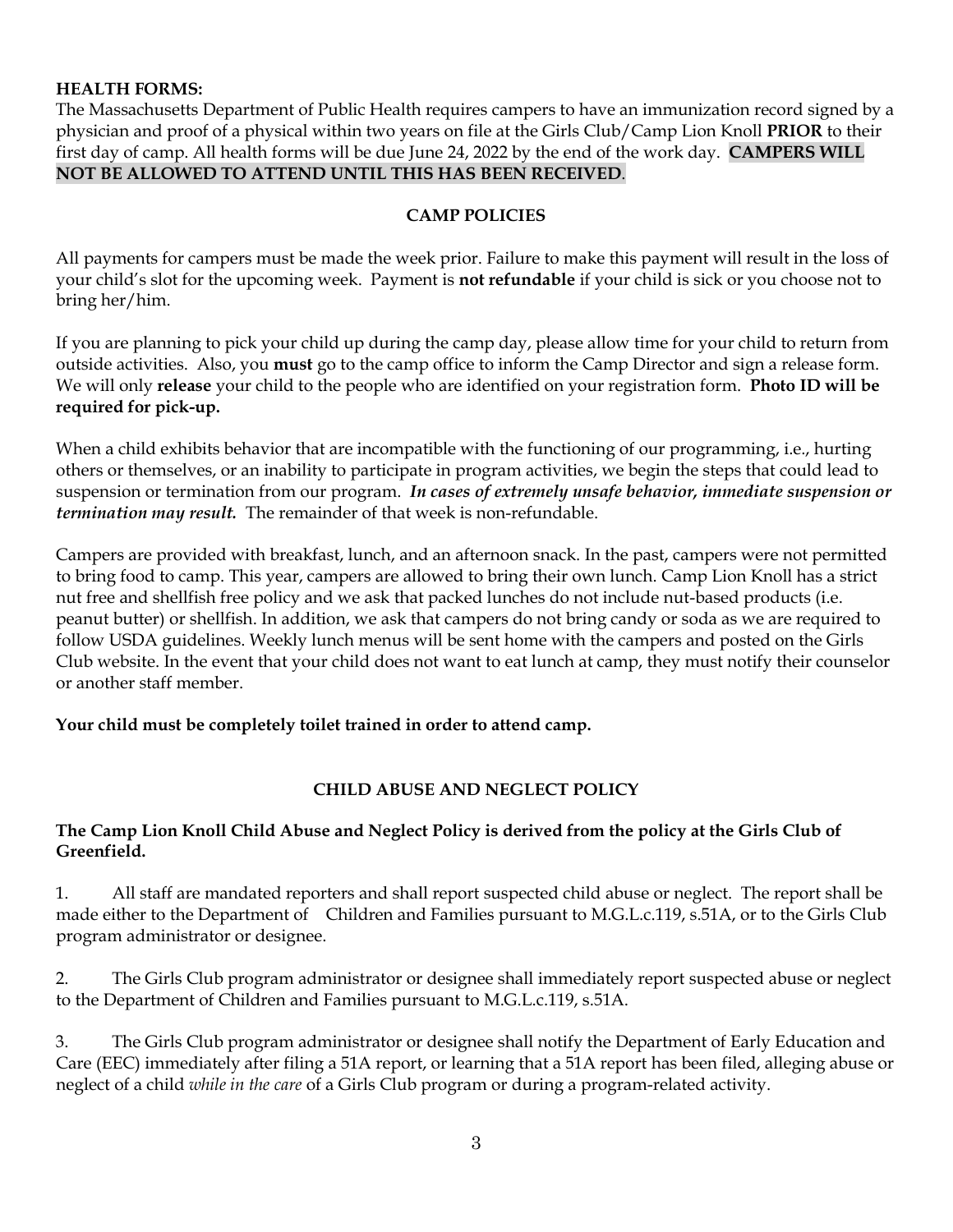4. Staff members who report suspected abuse or neglect will not be subject to criticism, retaliation, discharge or other disciplinary actions associated with the report.

The Girls Club and Camp Lion Knoll shall cooperate in all investigations of abuse and neglect. Cooperation includes identifying parents of children currently or previously enrolled in a Girls Club or Camp Lion Knoll program; providing consent for disclosure to the EEC of information from, and allowing the EEC to disclose this information to, any person and/or agency the EEC may specify as necessary to the prompt investigation of allegations and the protection of children. Failure to cooperate may be grounds for suspension, revocation, or refusal to issue or renew a license.

The Girls Club and Camp Lion Knoll will ensure that any allegedly abusive or neglectful staff member does not work directly with children until the Department of Children and Families investigation is completed and for such further time as the EEC requires. The Girls Club and Camp Lion Knoll further ensures that reports will be kept confidential and the rights of employees will be protected until the matter is resolved.

#### **CHILD GUIDANCE POLICY**

Goal: The goal of the child guidance policy is to support the whole child through the Pyramid Model of social and emotional learning by limiting or eliminating the use of suspension, expulsion, and other exclusionary measures.

#### Our Program Aims To:

1. Encourage appropriate behavior at all times with positive reinforcement and consistent guidance.

2. Camp Counselors and staff will encourage children to work out grievances through problem solving techniques.

3. Where appropriate and feasible, children shall participate in the establishment of rules, policies and procedures.

4. Redirection and choices are used to promote appropriate behavior.

5. When inappropriate behavior continues and previous steps are ineffective, the child may need to be removed from the situation until s/he is able to rejoin the group.

This could include a quiet area in the classroom or in an emergency situation (i.e., child's safety is at risk, other children or adult's safety is at risk and/or the child is damaging equipment), the child will be moved to a safe area out of the classroom such as the hallway or an office. If needed, a supportive hold may be used and only be sustained long enough to remove the child from an unsafe situation or keep him/her from hurting themselves or others. The child will always be supervised by a teacher or director. The child will break for no more than one minute per year of her/his age or until the child exhibits readiness to return.

Should the behavior continue or escalate and the previous steps are ineffective, the child's parent/guardian may be called to remove the child from the program for the remainder of the day.

6. Behavior modification strategies are worked out with assistance from the parent(s) for each child and with the child's individual needs and development in mind. (Please see referral policy).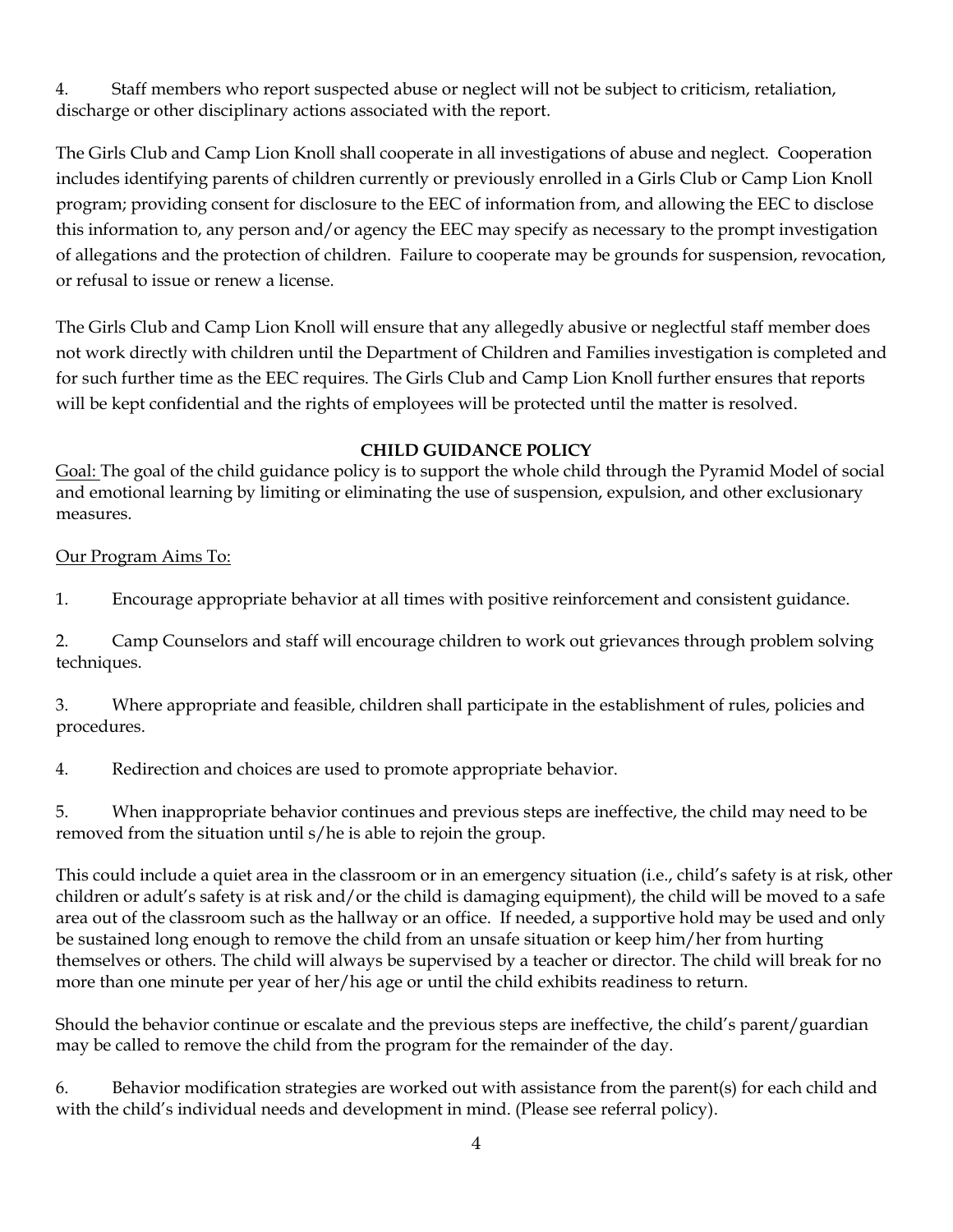7. No child shall be denied food, rest or bathroom facilities; punishment for soiling, wetting or not using the toilet; or punishment related to eating or not eating food and no child should be left on their quiet time mat for more than 20 minutes without something to do.

8. No child shall be subjected to physical, corporal punishment or physical restraint.

**Examples of physical punishment**: Shaking, hitting, spanking, slapping, jerking, squeezing, kicking, biting, pinching, excessive tickling, and pulling of arms, hair, or ears; requiring a child to remain inactive for a long period of time.

9. No child shall be subjected to psychological abuse.

**Examples of psychological abuse**: shaming, name calling, ridiculing, humiliation, sarcasm, cursing at, making threats, or frightening a child; ostracism, withholding affection, seclusion.

10. No child shall be subjected to coercion.

**Examples of coercion**: Rough handling (shoving, pulling, pushing, grasping any body part); forcing a child to sit down, lie down, or stay down, except when restraint is necessary to protect the child or others from harm; physically forcing a child to perform an action (such as eating or cleaning up).

11. No child will be confined to any piece of equipment for extended periods of time in lieu of supervision.

12. Failure to comply with this behavior plan will result in immediate dismissal or termination procedures for the teacher.

13. This policy acknowledges that it complies with federal and state civil rights laws.

#### **SAMPLE SCHEDULE AT CAMP LION KNOLL**

| 8:25        | Arrive at Camp   | 12:45-1:15  | Lunch                               |
|-------------|------------------|-------------|-------------------------------------|
| 8:55-9:25   | <b>Breakfast</b> | $1:20-2:10$ | Nature/Outdoor Adventure            |
| $9:25-9:35$ | Group Meeting    | $2:20-3:10$ | Swim                                |
| 9:40-10:30  | Art & Crafts     | $3:20-3:40$ | Snack                               |
| 10:40-11:30 | Swim             | $3:40-3:50$ | <b>Afternoon Meeting</b>            |
| 11:40-12:10 | Free Play        | 4:00        | Departure from Camp (If Riding Bus) |
| 12:10-12:40 | <b>ROAR</b>      |             |                                     |

#### **WHAT TO BRING TO CAMP**

**Backpack** Sunscreen /Bug Spray (labeled) **Flip Flops (at bathing beach only)** Towel Water Bottle (plastic) Bathing Suit Weather Appropriate Clothing

#### **WHAT NOT TO BRING**

Money Toys, Pokemon Cards, etc. Candy/Gum Electronic Devices Juice, Energy Drinks, Gatorade etc.

**All clothing and belongings should be labeled with your child's name. The campers are busy and active every day. Provide clothing that allows for campers getting dirty and/or wet. You are welcome to send your child in with extra clothing and/or water shoes or sport sandals (ex. Teva). We are not responsible for lost or damaged items.**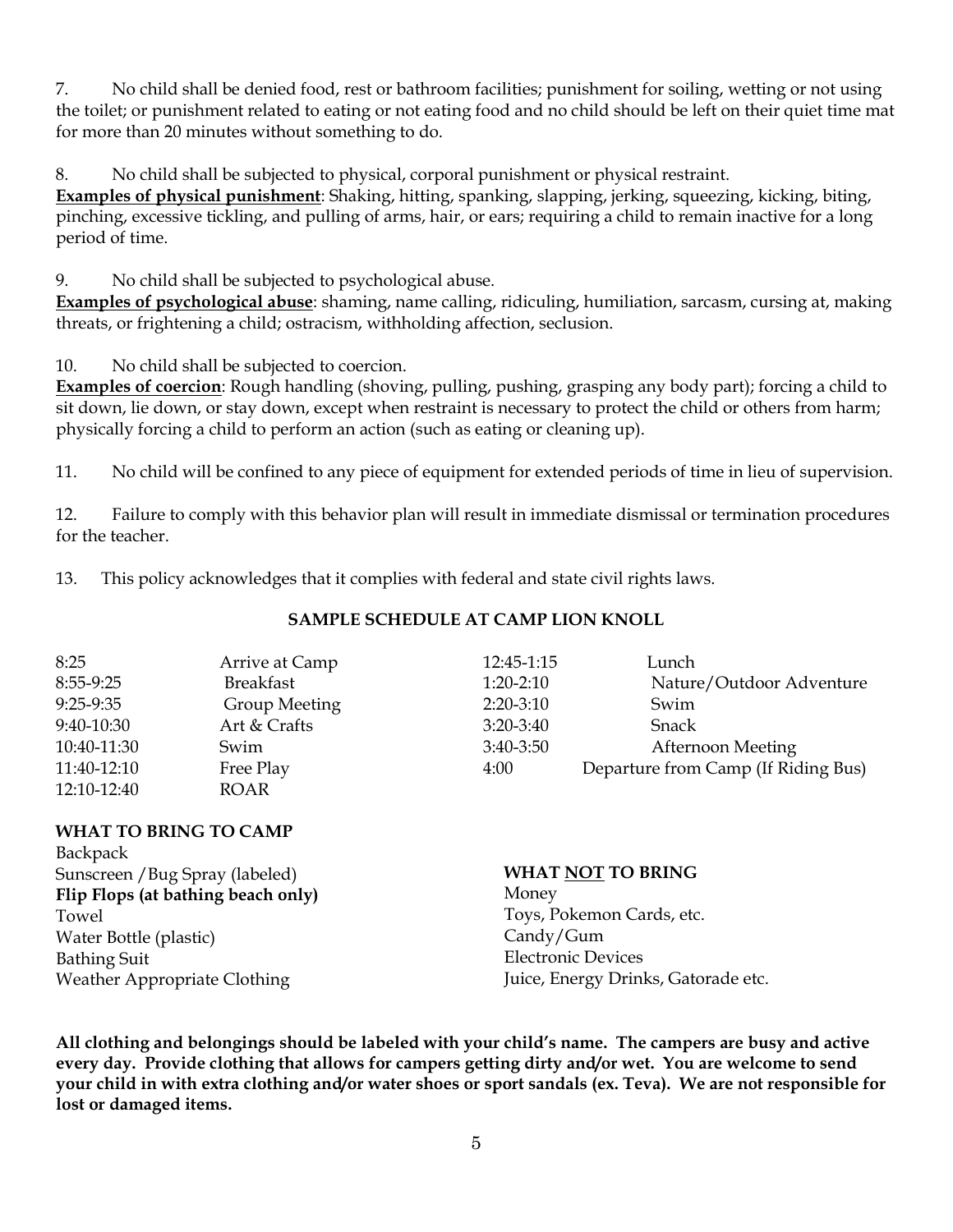#### **CAMP LION KNOLL HEALTH AND EMERGENCY POLICY**

| <b>EMERGENCY TELEPHONE NUMBERS</b> |                                       |  |  |  |
|------------------------------------|---------------------------------------|--|--|--|
| Health Care Consultant:            | Stefan Topolski, MD                   |  |  |  |
|                                    | 111 Bridge St.                        |  |  |  |
|                                    | Shelburne Falls, MA 01370             |  |  |  |
|                                    | $(413)$ 625-6240                      |  |  |  |
| Fire Department:                   | 911                                   |  |  |  |
| Police Department:                 | 911                                   |  |  |  |
| Ambulance:                         | 911                                   |  |  |  |
| <b>Poison Prevention Center:</b>   | 1-800-682-9211                        |  |  |  |
| <b>Emergency Facility:</b>         | Baystate Franklin Medical Center      |  |  |  |
|                                    | 164 High Street, Greenfield, MA 01301 |  |  |  |
|                                    | $(413) 773 - 0211$                    |  |  |  |
| D.C.F. - Greenfield:               | 775-5000                              |  |  |  |

## D.C.F. – Hot Line (After 5p.m.) 1-800-792-5200

#### **PROCEDURES FOR EMERGENCIES AND ILLNESS**

In case of an emergency or illness (such as a seizure, a serious fall or serious cut), qualified staff with first aid will begin the administration of emergency first aid. Staff will take the remaining group to another area. Staff will be alerted to send for assistance from the office staff. The office staff will contact the parent to come and pick the child up or meet the child and accompanying staff at the emergency room of the hospital.

When parents cannot be reached, those listed as emergency contacts will be called as a further attempt to reach parents. In the event a parent cannot be contacted immediately, a designated staff person will continue to attempt to reach parents. If necessary, a child will be transported by two designated staff members (or by ambulance) and the child's file will be taken including permission forms.

Each group has their own first aid kits that are with them at all times. There is also a first aid kit in the main dining hall and office. Disposable gloves will be used for the clean-up of blood spills.

#### **PLAN FOR MILDLY ILL CHILDREN**

Children who are mildly ill may remain at camp if they are not contagious and they can participate in the daily program.

If a child's condition worsens or, if it is determined that the child poses a threat to the health of the other children, or if the child cannot be cared for by the camp staff, the child's parents will be contacted to pick up the child. The child may rest in a quiet area until the parent arrives to take the child home.

#### **PLAN FOR ADMINISTRATION OF MEDICATION**

PRESCRIPTION MEDICATION must be brought to camp in its original container and include the child's name, the name of the medication, the dosage, the number of times per day and the number of days the medication is to be administered. This prescription label will be accepted as the written authorization of the physician. The parent must also fill out the AUTHORIZATION FOR MEDICATION FORM before the medication can be administered.

NON-PRESCRIPTION MEDICATION will be given only with written consent of the child's parent or guardian. The camp will accept a signed statement from the parent listing the medication(s), the dosage and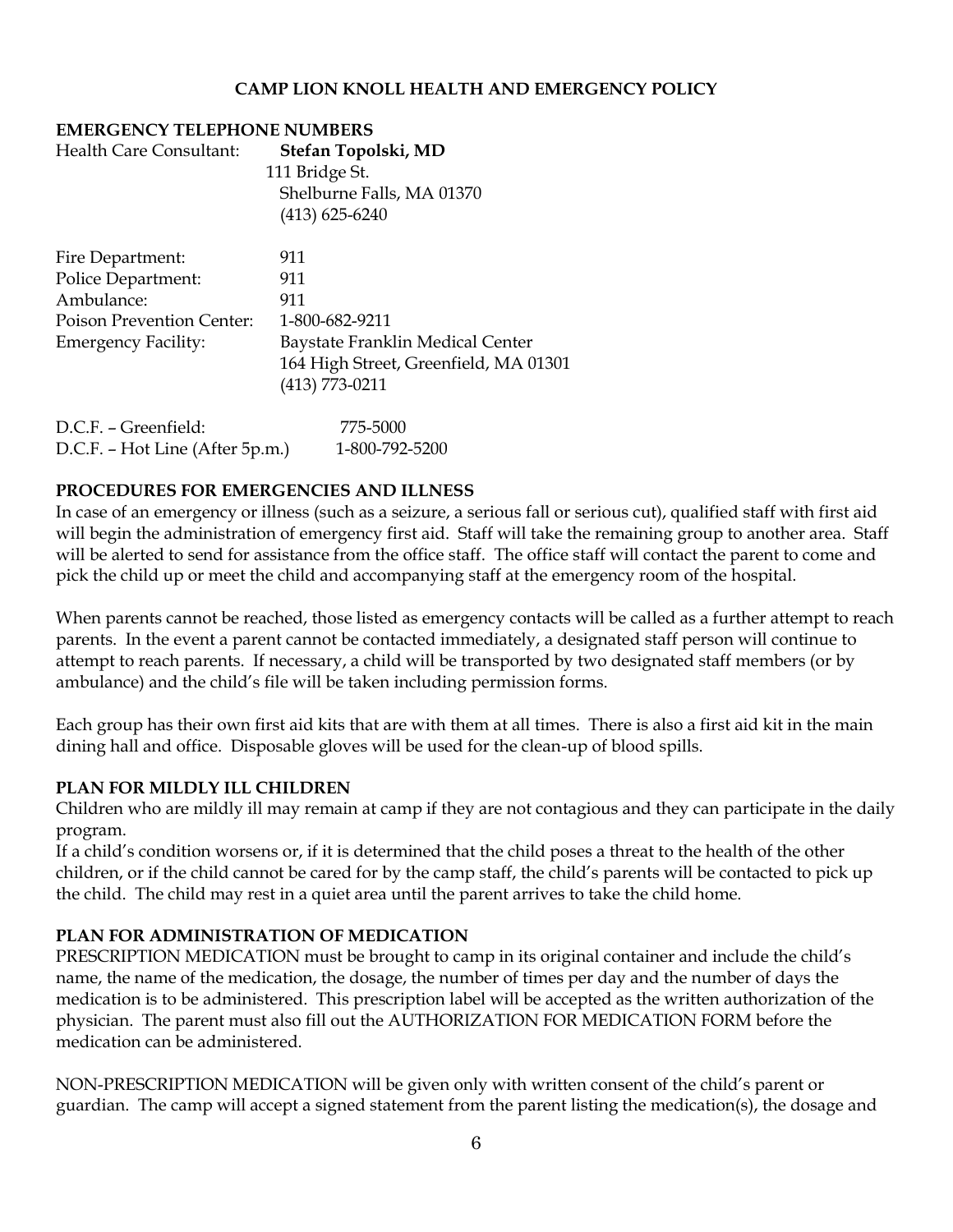criteria for its administration. This statement will be valid for one year. Again, the parent will need to fill out an AUTHORIZATION FOR MEDICATION FORM which allows the Camp to administer the medication in accordance with the written order of the physician. When written permission is given on an as needed basis, the Camp will make every effort to contact the parent prior to the child receiving the non-prescription medication unless the child needs medication urgently.

#### **INJURY PREVENTION PLAN**

An injury report for any incident which requires first aid or emergency care, will be maintained in the child's file. Only staff who have been trained will administer first aid no matter how minor the injury. The Leyden Board of Health will be notified if a child needs medical attention as a result of an injury that occurred at the program.

#### **PLAN FOR INFECTION CONTROL**

The camp shall ensure that staff and children wash their hands with liquid soap and running water, using friction. Hands shall be dried with individual or disposable towels. Staff and children will wash their hands at least at the following times:

- a. before eating or handling food;
- b. after toileting;
- c. after coming into contact with body fluids and discharges;
- d. after handling animals and their equipment;
- e. after cleaning

#### **At least daily, these items will be washed:**

- a. toilets and toilet seats;
- b. sinks and sink faucets;
- c. drinking fountains;
- d. smooth surface non-porous floors;
- e. mops used for cleaning

**A DISINFECTANT SOLUTION** will be a solution consisting of 1 teaspoon of bleach per quart of water, which shall be prepared daily.

#### **A MORE DETAILED HEALTH CARE POLICY CAN BE LOCATED IN THE OFFICE. PLEASE ASK FOR ONE IF YOU ARE INTERESTED.**

#### **EMERGENCY RESPONSE AND EVACUATION PLAN**

Camp Lion Knoll has a response plan in place in the event of an emergency. Campers and staff will be evacuated to the Girls Club or Greenfield Community College depending on our directive. Plans are on file at Camp Lion Knoll should you wish to read the specific plans. In the event of a power outage or water outage, camp will need to be dismissed early.

*Parents can request copies of background check, health care and discipline policies as well as procedures for filing grievances.*

#### *THANK YOU FOR TAKING THE TIME TO BECOME FAMILIAR WITH OUR POLICIES. WE LOOK FORWARD TO A HAPPY AND SAFE SUMMER FOR ALL.*